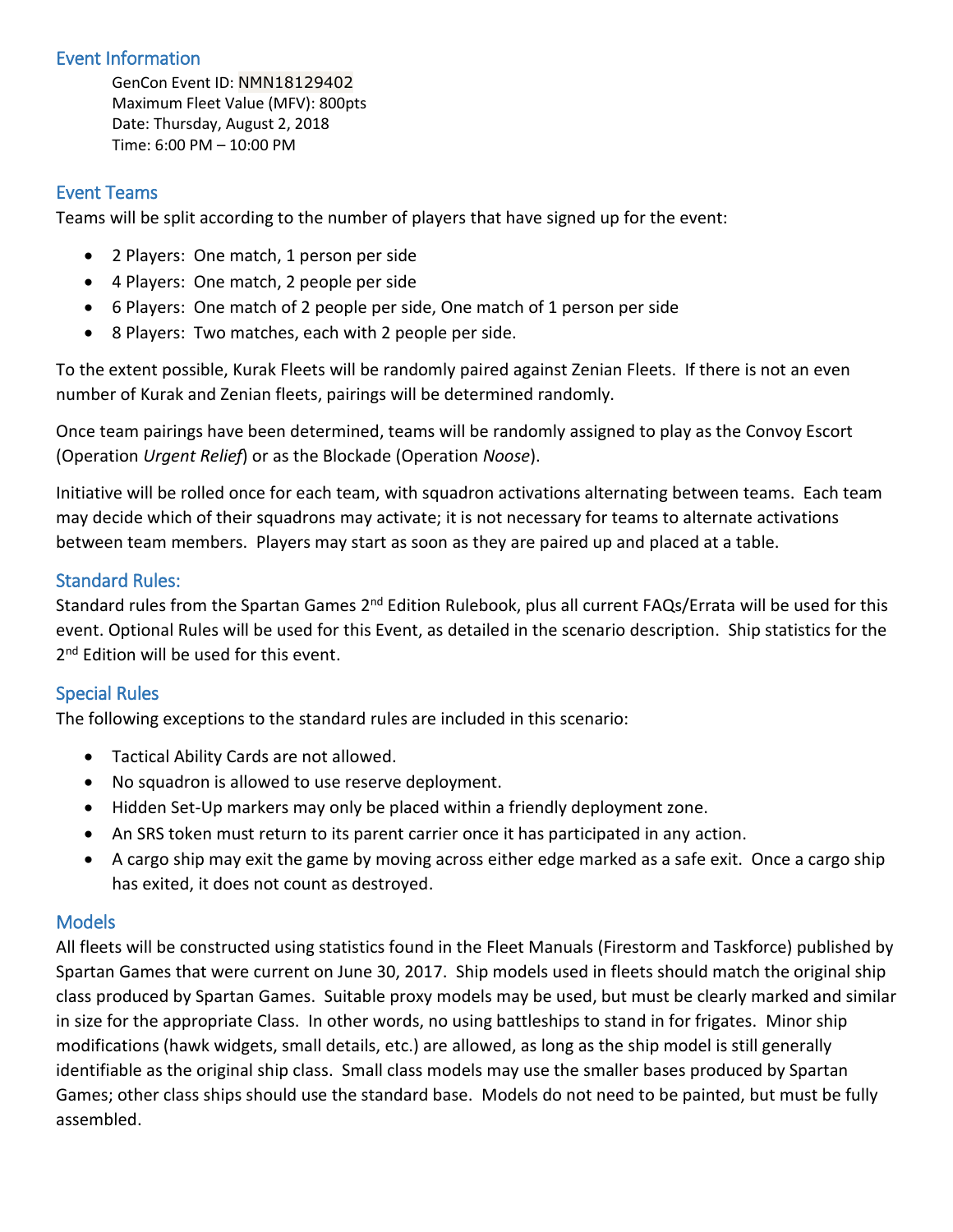## Gaming Supplies

Players are expected to bring all of the required Gaming Supplies for a game of Firestorm Armada:

- Firestorm Armada Turning Template
- Tape Measure
- Dice
- Condition Markers (markers may differ from standard Spartan markers, as long as they are used consistently, and clearly indicate status effects)

#### Time Limit

The event officially ends at 9:50 PM.

#### Maximum Fleet Value

The MFV for this event is 800 Points.

#### Fleet List

Each players must have a copy of their Fleet List available for review by your opponent and judge at any time during the event. The Fleet List should clearly indicate which hardpoints, upgrades, and other options are being used for each squadron.

#### Fleet Compositions

Use the fleet composition tables listed in the Fleet Guides. **However, Tier 1 ships (as defined in the individual faction fleet compositions) are not allowed in any fleet.** One additional Tier 2 squadron and one additional Tier 3 squadron are allowed to be added, in addition to what is shown in the fleet composition table.

The team playing as the Convoy Escort will also be provided with a single squadron of 3 cargo transport ships. The team playing as the Blockade will be provided with two blockade stations. These squadrons do not count toward the MFV for either players fleet.

#### Rulebook

Players should bring their own copy of the current Rulebook and FAQs. Digital copies are allowed.

#### Event Scoring/Victory Conditions

Battle log scoring will not be used in this event.

The Convoy Escort team immediately wins when the two blockade stations have been destroyed, OR when two cargo ships have successfully exited the game on either "safe exit edge" marked on the table layout.

The Blockade team immediately wins when two cargo transports have been destroyed.

If neither goal has been accomplished by the end of turn 6, then the Blockade Force is the winner. If neither team has won by the official end time for the event, then the game ends in a draw.

#### **Terrain**

Use the terrain layout provided in this document.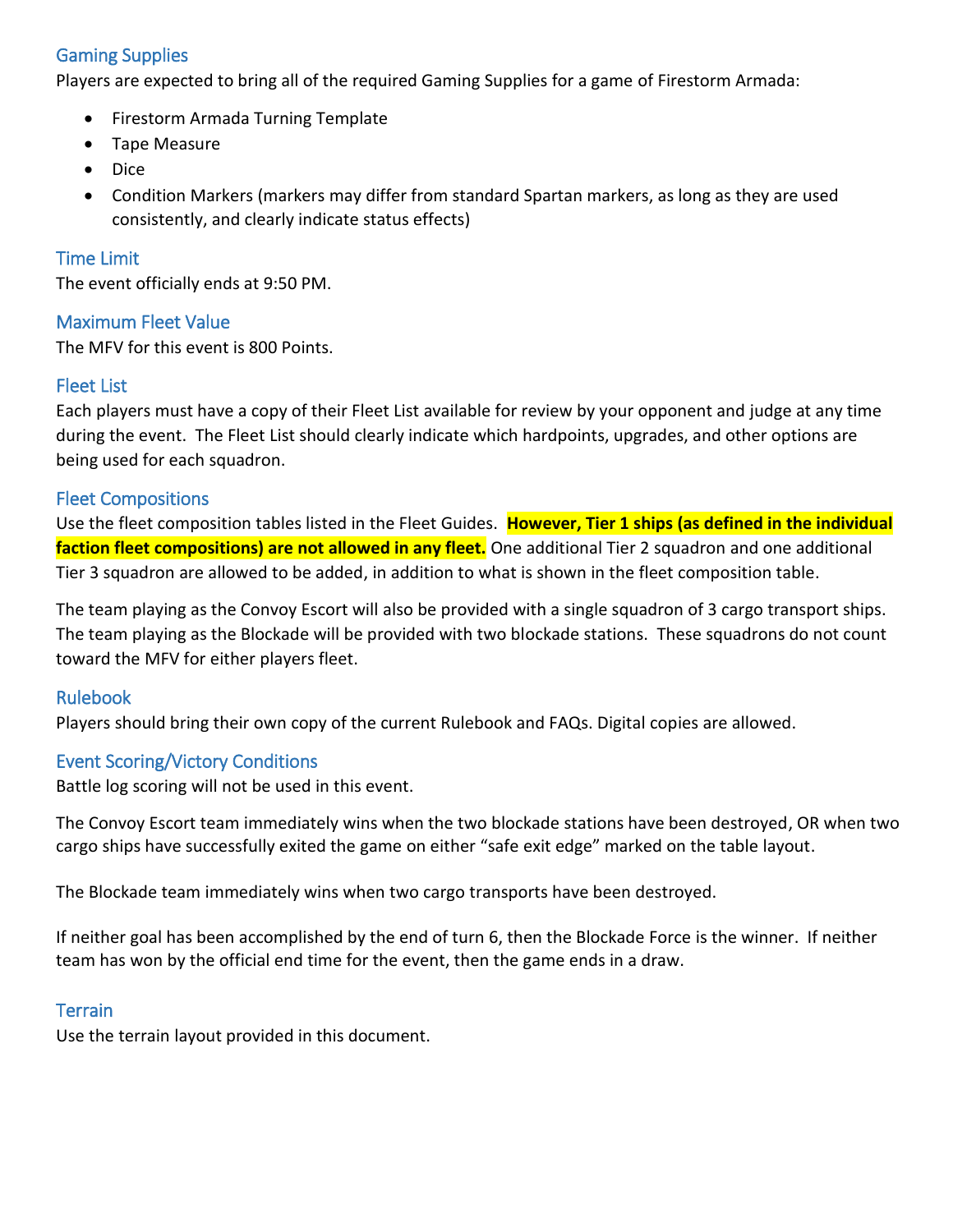# Special Model Statistics

| <b>NAME</b>        |           | <b>E. Fitzgerald Class</b> |                |           |           |              |                |              |
|--------------------|-----------|----------------------------|----------------|-----------|-----------|--------------|----------------|--------------|
| <b>DESIGNATION</b> |           | <b>Cargo Transport</b>     |                |           |           |              |                |              |
| <b>SIZE CLASS</b>  |           | <b>Medium</b>              |                |           |           |              |                |              |
| <b>SHIP POINTS</b> |           | n/a                        |                |           |           |              |                |              |
| <b>DR</b>          | <b>CR</b> | MV"                        | TL             | <b>HP</b> | <b>CP</b> | <b>PD</b>    | <b>SHIELDS</b> | <b>WINGS</b> |
|                    | 8         | 10                         | $\overline{2}$ | 5         | 3         | $\mathbf{1}$ | 0              | 0            |
| MARS: No FSD.      |           |                            |                |           |           |              |                |              |

| <b>NAME</b>        |           | <b>Tico Class</b> |                         |           |           |                |                |              |
|--------------------|-----------|-------------------|-------------------------|-----------|-----------|----------------|----------------|--------------|
| <b>DESIGNATION</b> |           |                   | <b>Blockade Station</b> |           |           |                |                |              |
| <b>SIZE CLASS</b>  |           | <b>Medium</b>     |                         |           |           |                |                |              |
| <b>SHIP POINTS</b> |           | n/a               |                         |           |           |                |                |              |
| DR                 | <b>CR</b> | MV"               | TL                      | <b>HP</b> | <b>CP</b> | <b>PD</b>      | <b>SHIELDS</b> | <b>WINGS</b> |
| 6                  | 10        | $\mathbf 0$       | n/a                     | 6         | 3         | $\overline{4}$ | $\Omega$       | $\Omega$     |
|                    |           |                   |                         |           |           |                |                |              |
|                    |           |                   |                         |           |           |                |                |              |
|                    | 8''       | 16"               | 24"                     | 32"       |           |                |                |              |
|                    | 4         | 5                 | $\overline{2}$          |           |           |                |                |              |
| Any Arc            |           |                   |                         |           | 4         | 5              | 2              |              |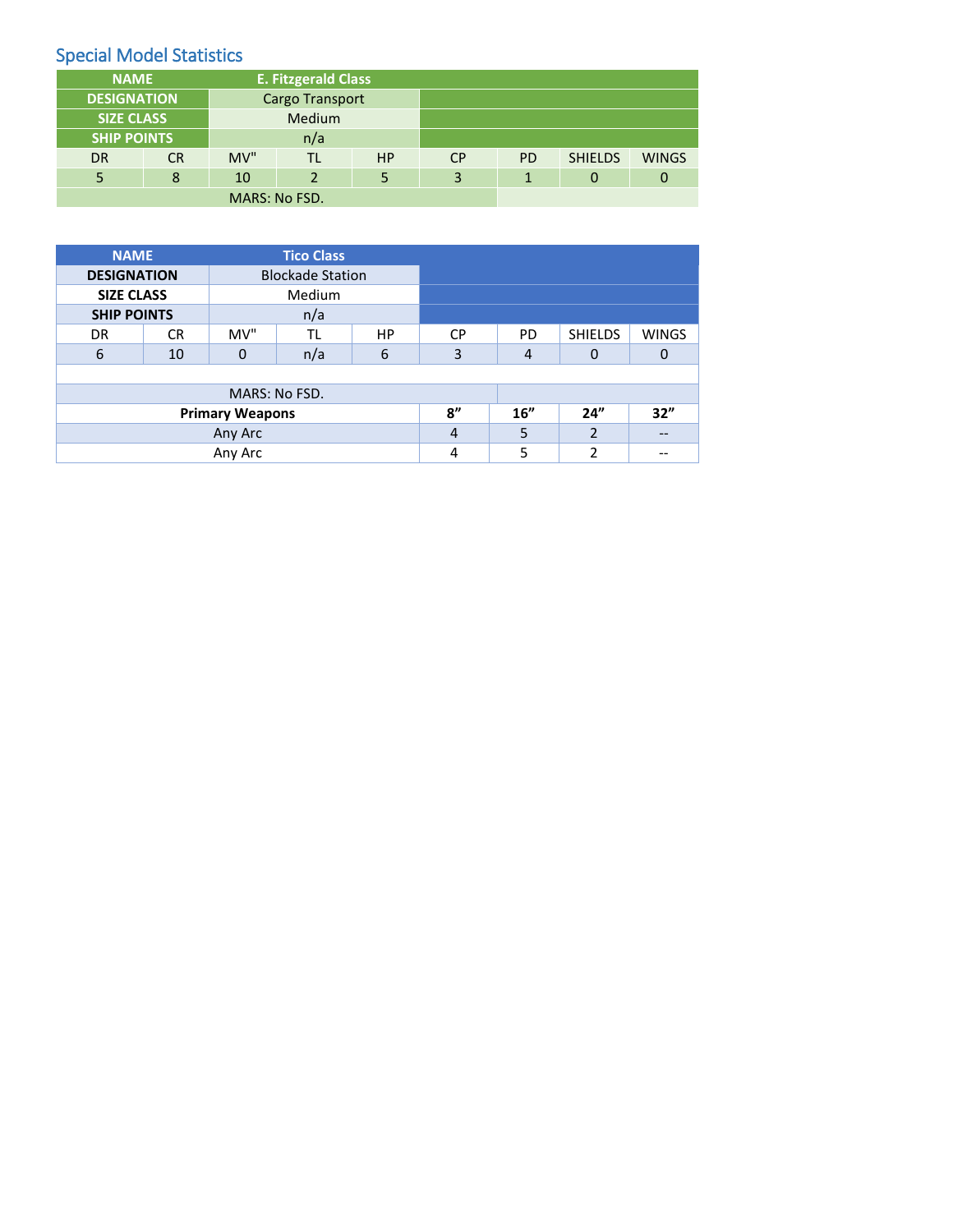```
:::Transmission xRef GC18: NMN18129402:::
:::SecureChannelOpen:::
:::DocSecurity: Command; Secret; Eyes Only:::
:::Begin Transmission:::
```
# Operation urgent relief Firestorm Armada, GenCon 2018

::: Situational Report Follows :::

Enemy forces have destroyed the fold space beacon in the Arcrux system, and have initiated a planetary blockade. Your mission is to escort a number of high-speed transports through the blockade to re-supply the forces already engaged in the area.

An earlier strike force has disabled a number of blockade stations, creating break in the blockade zone for you to transit. We do not expect these blockade stations to stay offline for long, so it is imperative that you exit the area as soon as possible, before the enemy reforms the blockade. There are indications that some kind of fold space interference generator is being used, so Command advises against any kind of fold space deployment.

Due to operational requirements in other sectors, no large capital ships can be committed to this mission. You are restricted to medium and small class craft only. Good luck Admiral!

```
::: End SitRep :::
::: END DOC SEC 04112018 :::
::: END Transmission :::
:::Transmission xRef GC18: NMN18129402:::
:::SecureChannelOpen:::
:::DocSecurity: Command; Secret; Eyes Only:::
:::Begin Transmission:::
```
# Operation Noose Firestorm Armada, GenCon 2018

#### ::: Situational Report Follows :::

The enemy has managed to disable two of our blockade stations in the Arcrux system. The blockade stations are undergoing emergency repairs due to an earlier attempt to break the line. The engineering teams on site have been able to restore the fold-space interference field; other systems should be back online soon. The listening post at the Omicron Lagrange point has intercepted an enemy transmission, indicating that a convoy may be approaching. Your mission is to seal up this breach and deny passage to any ship attempting to run the blockade.

Due to operational requirements in other sectors, no large capital ships can be committed to this mission. You are restricted to medium and small class craft only. Good luck Admiral!

```
::: End SitRep::: 
::: END DOC SEC 04112018 :::
::: END Transmission :::
```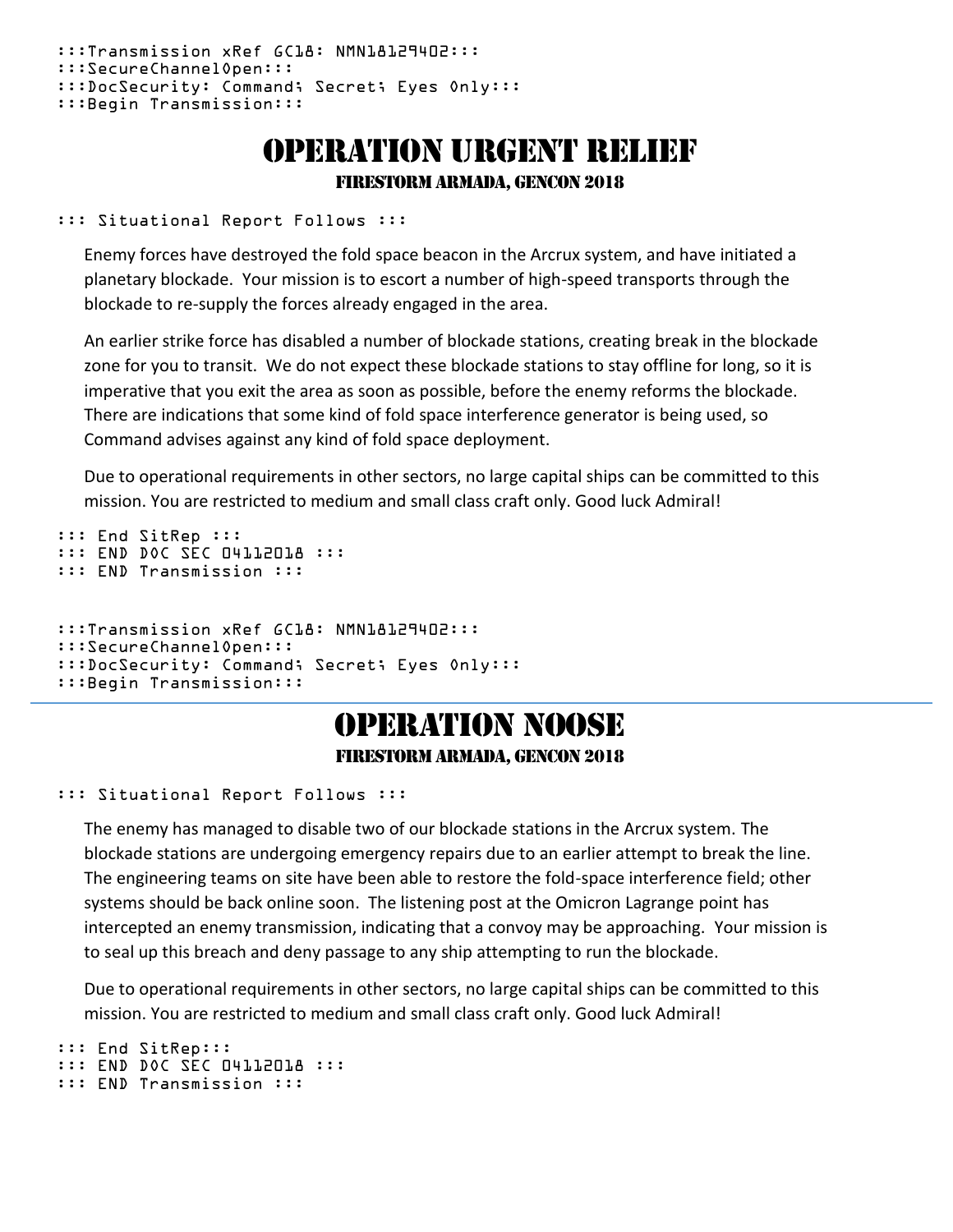# Table Layout

Each match will be held on a 4'x5' table for both 2 and 4 player games.

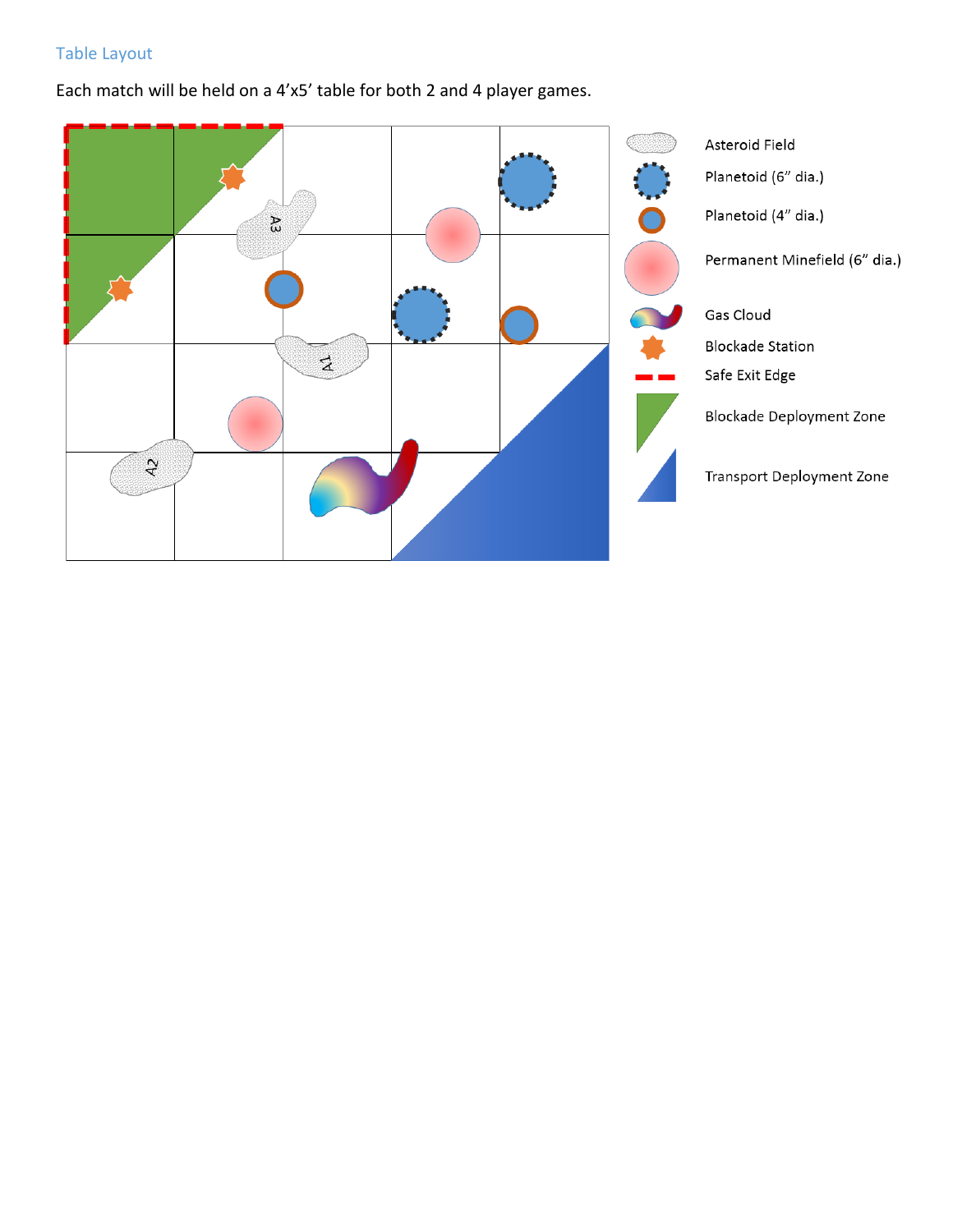

- LOS drawn into or through more than 6" is Blocked.
- When a model/SRS Token enters or activates within an Asteroid Field it must take a Manoeuvre Test.

Any SRS Token that Collides with an Asteroid Field is destroyed.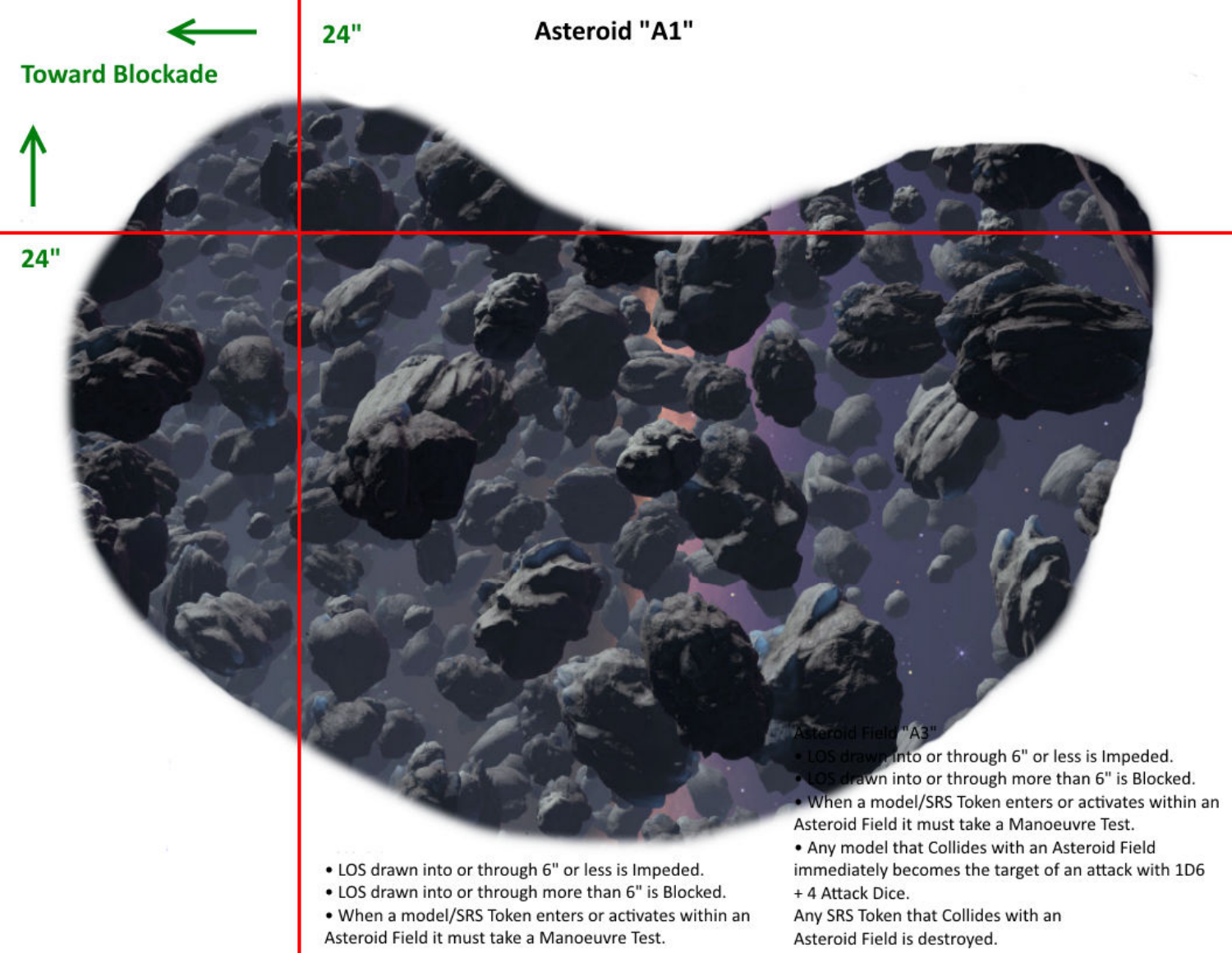$12"$ 

 $36"$ 

- LOS drawn into or through 6" or less is Impeded.
- LOS drawn into or through more than 6" is Blocked.
- . When a model/SRS Token enters or activates within an Asteroid Field it must take a Manoeuvre Test.
- . Any model that Collides with an Asteroid Field immediately becomes the target of an attack with 1D6 + 4 Attack Dice.

Any SRS Token that Collides with an Asteroid Field is destroyed.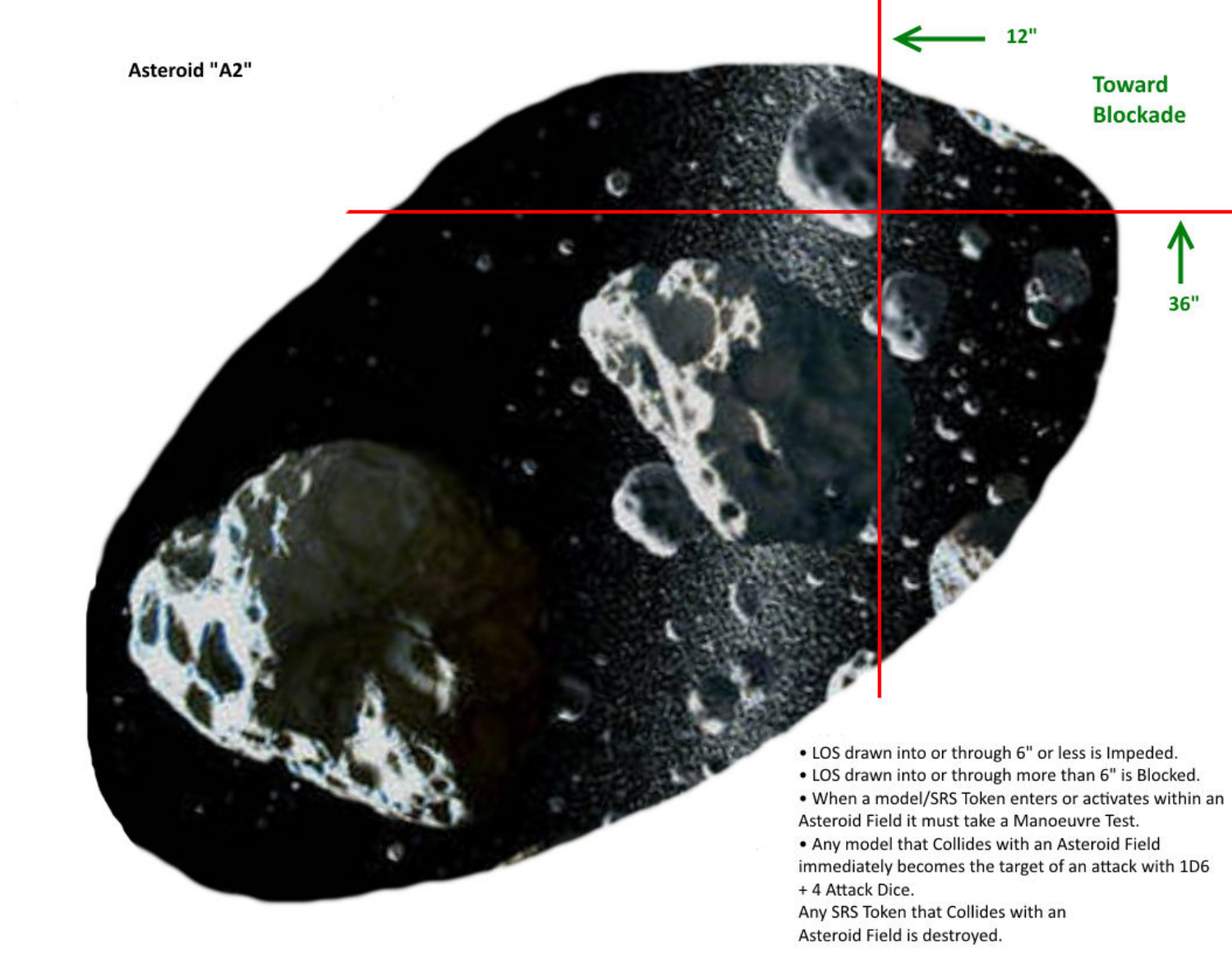#### Asteroid Field "A3"

- LOS drawn into or through 6" or less is Impeded.
- LOS drawn into or through more than 6" is Blocked.
- When a model/SRS Token enters or activates within an Asteroid Field it must take a Manoeuvre Test.
- . Any model that Collides with an Asteroid Field immediately becomes the target of an attack with 1D6 + 4 Attack Dice.
- Any SRS Token that Collides with an Asteroid Field is destroyed.





 $24"$